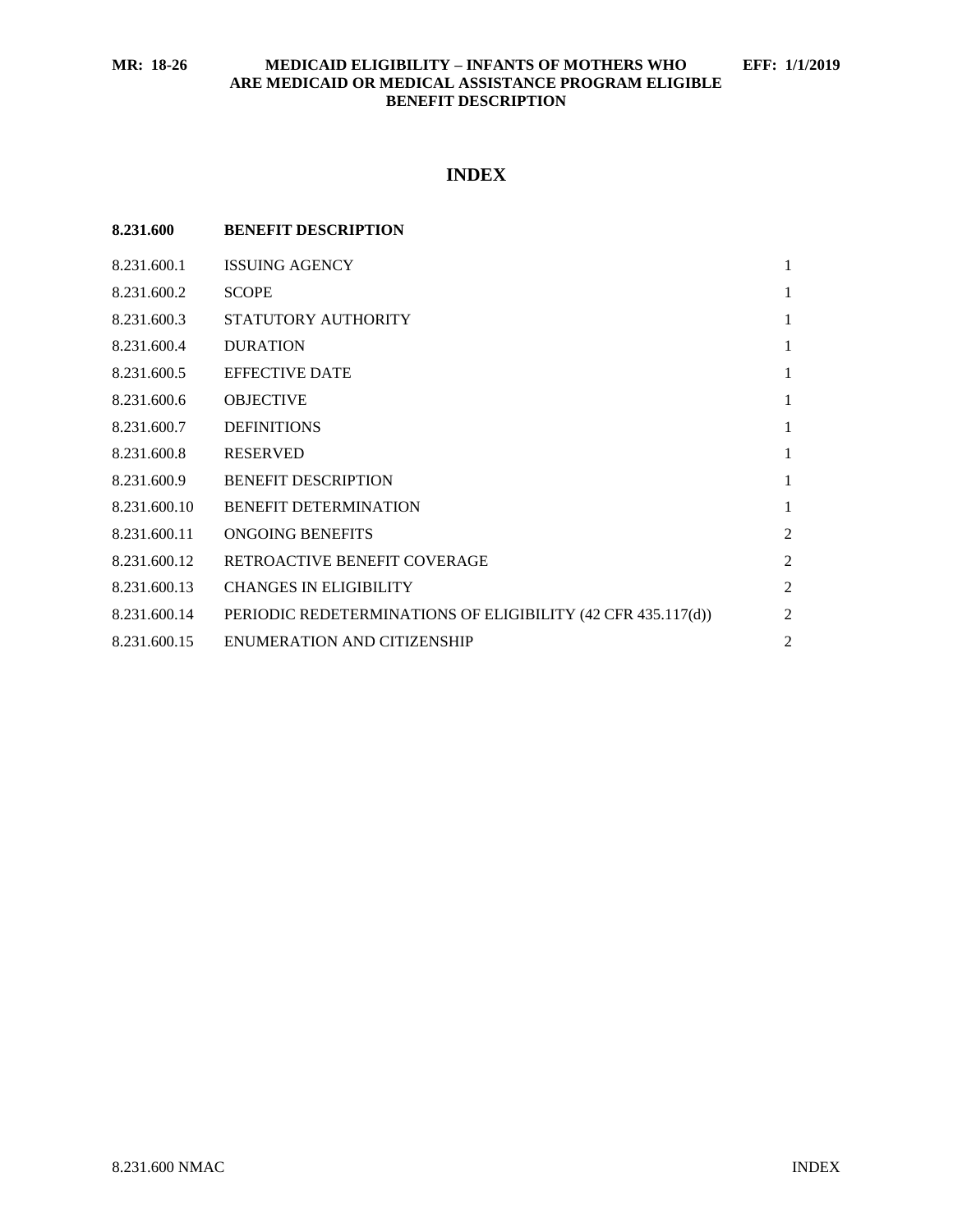#### **MR: 18-26 MEDICAID ELIGIBILITY – INFANTS OF MOTHERS WHO EFF: 1/1/2019 ARE MEDICAID OR MEDICAL ASSISTANCE PROGRAM ELIGIBLE BENEFIT DESCRIPTION**

**TITLE 8 SOCIAL SERVICES**

#### **CHAPTER 231 MEDICAID ELIGIBILITY - INFANTS OF MOTHERS WHO ARE MEDICAID OR MEDICAL ASSISTANCE PROGRAM ELIGIBLE PART 600 BENEFIT DESCRIPTION**

<span id="page-1-0"></span>**8.231.600.1 ISSUING AGENCY:** New Mexico Human Services Department (HSD). [8.231.600.1 NMAC - Rp, 8.231.600.1 NMAC, 1/1/2019]

<span id="page-1-1"></span>**8.231.600.2 SCOPE:** The rule applies to the general public. [8.231.600.2 NMAC - Rp, 8.231.600.2 NMAC, 1/1/2019]

<span id="page-1-2"></span>**8.231.600.3 STATUTORY AUTHORITY:** The New Mexico medicaid program and other health care programs are administered pursuant to regulations promulgated by the federal department of health and human services under Title XIX of the Social Security Act as amended or by state statute. See Section 27-1-12 et seq., NMSA 1978.

[8.231.600.3 NMAC - Rp, 8.231.600.3 NMAC, 1/1/2019]

<span id="page-1-3"></span>**8.231.600.4 DURATION:** Permanent.

[8.231.600.4 NMAC - Rp, 8.231.600.4 NMAC, 1/1/2019]

<span id="page-1-4"></span>**8.231.600.5 EFFECTIVE DATE:** January 1, 2019, or upon a later approval date by the federal centers for medicare and medicaid services (CMS), unless a later date is cited at the end of the section. [8.231.600.5 NMAC - Rp, 8.231.600.5 NMAC, 1/1/2019]

<span id="page-1-5"></span>**8.231.600.6 OBJECTIVE:** The objective of this rule is to provide specific instructions when determining eligibility for the medicaid program and other health care programs. Processes for establishing and maintaining this category of eligibility are found in the affordable care general provision chapters located at 8.291.400 NMAC through 8.291.430 NMAC.

[8.231.600.6 NMAC - Rp, 8.231.600.6 NMAC, 1/1/2019]

### <span id="page-1-6"></span>**8.231.600.7 DEFINITIONS: [RESERVED]**

<span id="page-1-7"></span>**8.231.600.8 [RESERVED]**

[8.231.600.8 NMAC - Rp, 8.231.600.8 NMAC, 1/1/2019]

<span id="page-1-8"></span>**8.231.600.9 BENEFIT DESCRIPTION:** An applicant or recipient who is eligible for medicaid under this category is eligible to receive the full range of medicaid services. [8.231.600.9 NMAC - Rp, 8.231.600.9 NMAC, 1/1/2019]

## <span id="page-1-9"></span>**8.231.600.10 BENEFIT DETERMINATION:**

**A.** Medical service providers must give the name and case number of the New Mexico medicaid eligible mother and the name, birth date, sex of the newborn, and the name of the hospital where the birth occurred to local county income support division (ISD) office. Within three days after receipt of this information, the income support specialist (ISS):

**(1)** determines if the mother was eligible for New Mexico medicaid at the time of birth or if the birth and delivery was covered by emergency medical services to undocumented aliens (EMSA);

- **(2)** registers the newborn for medicaid on the system; a signed application is not required;
- **(3)** provides eligibility information to the hospital; and

**(4)** notifies the mother that a signed application is necessary to establish the newborn's eligibility for temporary assistance for needy families (TANF), if applicable.

**B. Processing time limit:** All applications must be processed within 45 days from the date of application. The time limit begins on the day the signed application is received. Applications must be acted upon and notice of approval, denial or delay sent out within the required time limit. The ISS explains the time limit and that the applicant may request an administrative hearing if the application pends longer than the time limit allows.  $[8.231.600.10 NMAC - Rp, 8.231.600.10 NMAC, 1/1/2019]$